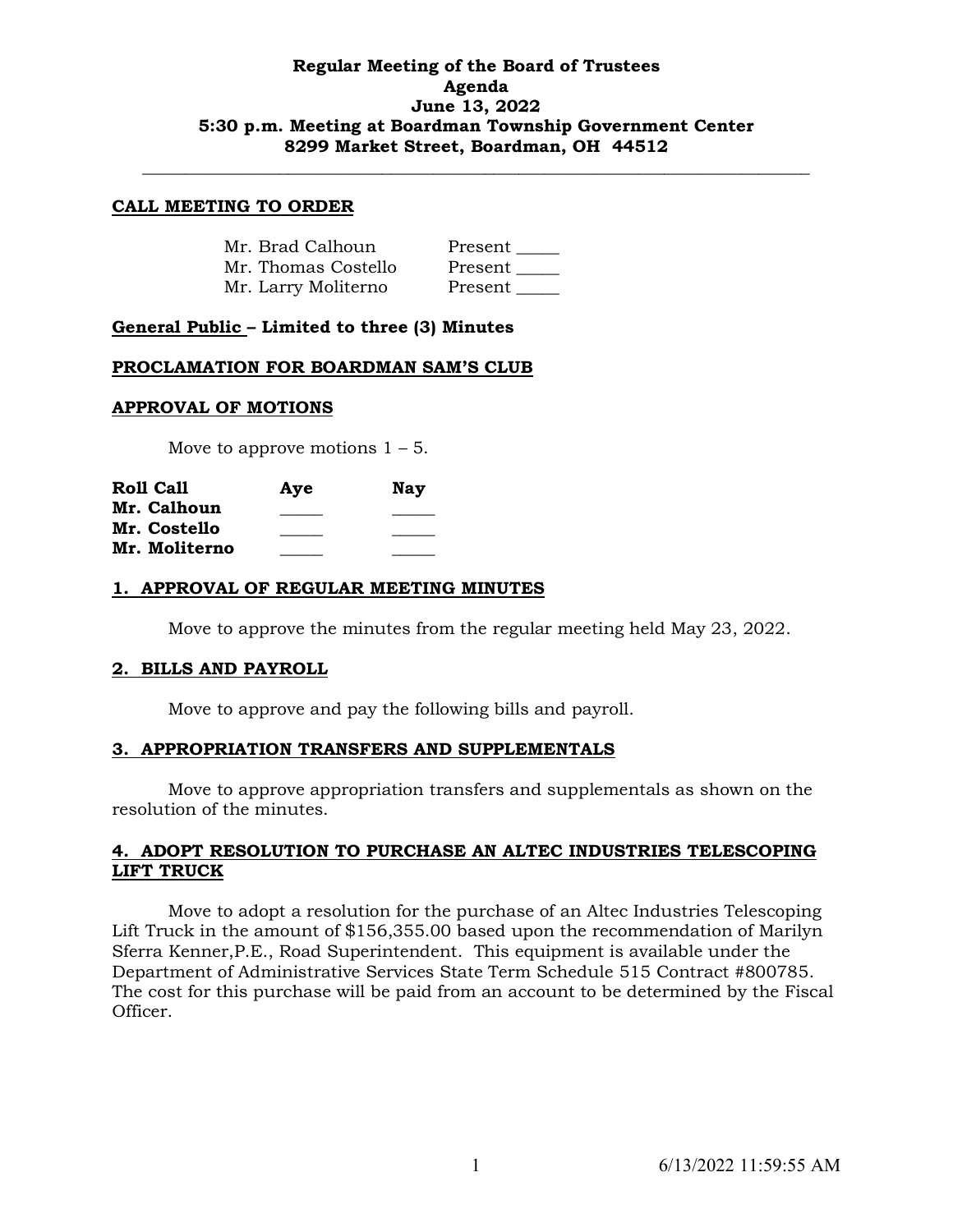# **5. HVAC ENGINEERING SERVICES AWARD**

Move to authorize, based on the recommendation of Township Administrator Jason Loree, the selection of J.M. Versostke Inc., 2781 Salt Springs Road, Youngstown OH 44509, as a qualified engineering firm and allow Township Administrator Jason Loree to enter into negotiations for price and scheduling for design services.

# **Marilyn Kenner – Road Superintendent**

**Mark Pitzer – Fire Chief**

**Todd Werth – Police Chief**

**Krista Beniston – Director of Zoning and Development**

**Jason Loree – Administrator**

**William D. Leicht – Fiscal Officer**

**Trustees:**

**Old Business Mr. Calhoun Mr. Costello Mr. Moliterno**

**New Business: Mr. Calhoun Mr. Costello Mr. Moliterno**

#### **EXECUTIVE SESSION:**

Motion was made by \_\_\_\_\_\_\_\_\_\_\_\_\_\_\_\_\_\_\_\_\_\_\_\_\_\_\_\_to adjourn into Executive Session at \_\_\_\_\_\_ p.m. for purposes of discussing **Personnel** (Fire Department employment; Zoning Department employment; Road Department employment) and **Collective Bargaining** (Dispatch).

| <b>Roll Call</b>             | Ave | Nay                                                   |                      |
|------------------------------|-----|-------------------------------------------------------|----------------------|
| Mr. Costello                 |     |                                                       |                      |
| Mr. Moliterno<br>Mr. Calhoun |     |                                                       |                      |
|                              |     |                                                       | to adjourn Executive |
|                              |     | Session at _________ p.m. and return to Open Session. |                      |

| <b>Roll Call</b> | Aye | <b>Nay</b> |
|------------------|-----|------------|
| Mr. Costello     |     |            |
| Mr. Moliterno    |     |            |
| Mr. Calhoun      |     |            |